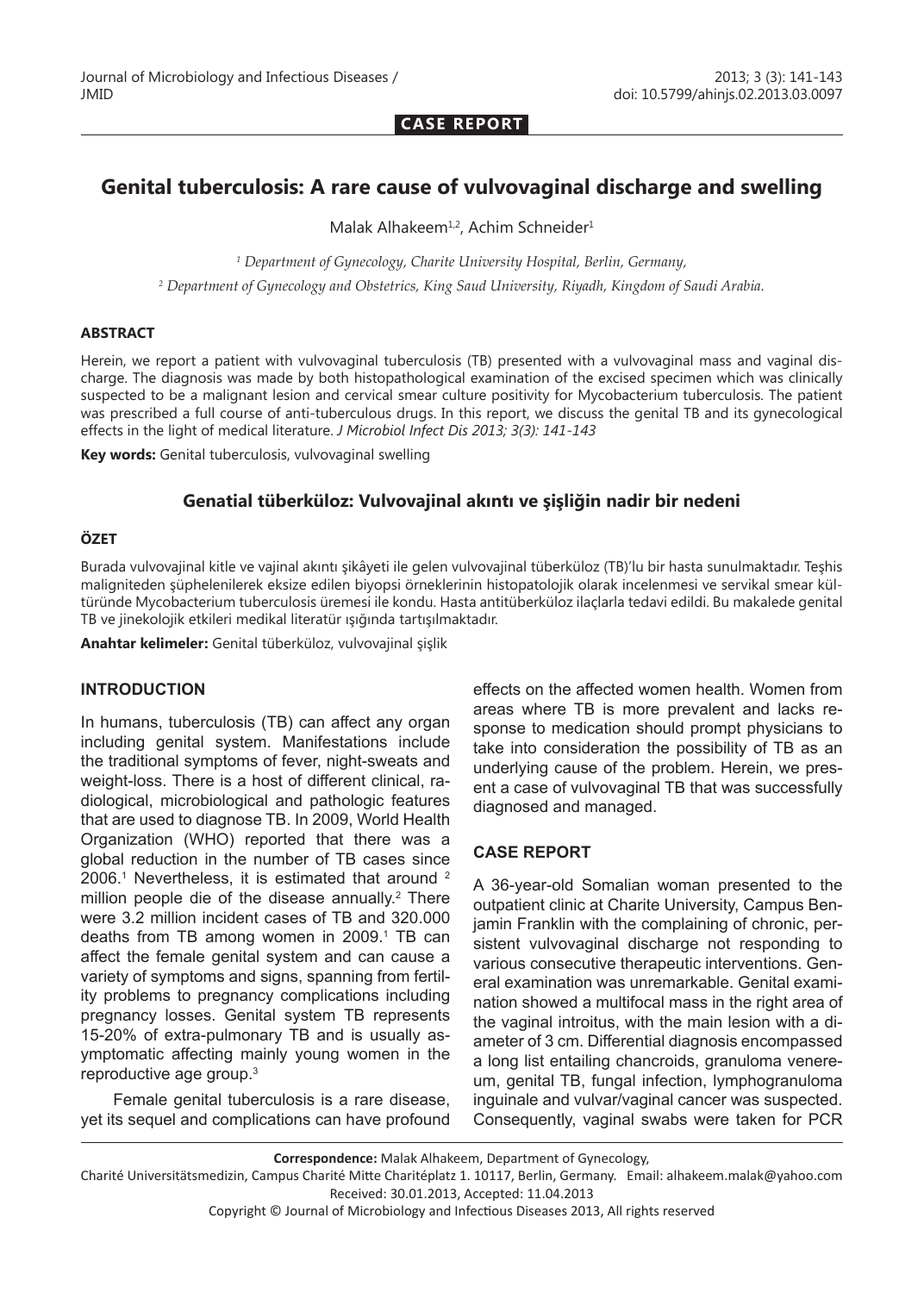analyzes for the presence of *Neisseria gonorrhoeae, Chlamydia, Haemophilus ducreyi*, and *Mycobacterium tuberculosis*. In addition, cervical sample was also tested for human papilloma virus (HPV) DNA. Human immunodeficiency virus (HIV) serology was performed after counseling the patient and acquiring her consent. The plan was to perform examination under anesthesia, sentinel lymph node excision, and local resection of the mass if possible or rather a primary chemo-radiotherapy then surgery. Examination under anesthesia was agreed upon.

Biopsy specimens taken from the lesion were sent for pathological and microbiological examinations including M. tuberculosis. Vulvar biopsy report disclosed that the sections from the vulvar skin were showing squamous epithelial cells with pigmentation and dermal connective tissue. Section also showed infiltration by chronic inflammatory cells, plasma cells and giant cells with no evidence of vulvar malignancy. Culture of vulvar swabs in Löwenstein-Jensen medium grew M. tuberculosis. Other investigations including chest X-ray, abdominal ultrasound, complete blood count, and kidney function test were normal. The final diagnosis was established as vulvovaginal TB and the treatment consisted of isoniazid plus rifampicin plus ethambutol plus pyrazinamide orally. In addition, pyridoxine 300 mg a day was also administered to prevent neuropathy. Anti-tuberculous therapy was continued for 9 months and hepatic and renal function tests and periodical eye fundus, visual acuity and visual fields examinations were normal during the follow up. A year later, the lesions disappeared completely and decided the patient was completely cured. After one year, she gave birth to a child and now she is pregnant again.

# **DISCUSSION**

TB is seen in all ages and M. tuberculosis is the causative organism in 90-95% of cases where as *Mycobacterium bovis* can also cause the disease.3 Infection of the female genital tract with TB is relatively rare entity. There are two main routes for the infection; the first is blood borne from a primary site such as the lungs or kidneys. The other route is through sexual intercourse where the infection can manifest itself as local lesions. Infection of the vulva, vagina and cervix can be caused by direct inoculation in the lower female reproductive tract if the sexual partner has genital and/or urinary TB infection. In that respect, genital TB can be considered a sexually transmitted disease.4

Nemati et al.<sup>5</sup> reported a case of vaginal TB in a postmenopausal woman who had a kidney transplant a few years earlier. It presented as nodular vegetation covered with necrotic white spots. Possible explanations were the transmission was through either the donor kidney or the reactivation of a previous TB infection, which can occur especially if the patient is receiving immunosuppressive drugs for her transplant. Genital TB can have several gynecological presentations, mostly infertility. Namavar et al. reported in their retrospective study of female genital TB and infertility an incidence of genital TB about 1.32% of all TB cases.6 The incidence of infertility in these patients was 75.6% - a quite significant finding.

Endometrium TB and involvement of the Fallopian tubes are obvious explanations in relation to infertility as these conditions can interfere with implantation and sperm/zygote transport. In a study concerning the effect of genital TB on fertility, hysterosalpingogram (HSG) revealed tubal abnormalities in 17 (95.2%) out of 21 patients, the most common abnormality was a bilateral tubal blockage and deformity of the uterine cavity was found to be as 54.4% of cases.<sup>7</sup> TB can also affect the ovaries and cervix and this may have an impact on fertility as well. Another important manifestation of genital TB is menstrual irregularities. Irregularities may include oligomenorrhea or amenorrhea. An important pathological finding in women with genital TB is Asherman's syndrome that explains the menstrual irregularities and infertility as well. Intra and postoperative complications are increased after surgery in women with genital TB.<sup>8</sup>

Acquired vulvar lymphangioma can result from tuberculous lymphadenitis. It occurs because of impaired lymph flow to the vulva and is quite a rare presentation of genital TB.<sup>9</sup> However, in our presented case, due to the abnormal presentation and the malorientation of some of the treating physicians due to the rareness of TB among developed countries, led to the misdiagnosis and subsequently to the delayed management of the case. From this point of view, we conclude that thorough medical history taking, proper clinical examination and the presence of reliable diagnostic tools helps hugely in detecting and managing abnormal presentations of many clinical cases needing basic management rather than missing the whole story.

**Conflict of Interest:** The author state that there is no conflict of interest and there is no sponsoring organization for this article.